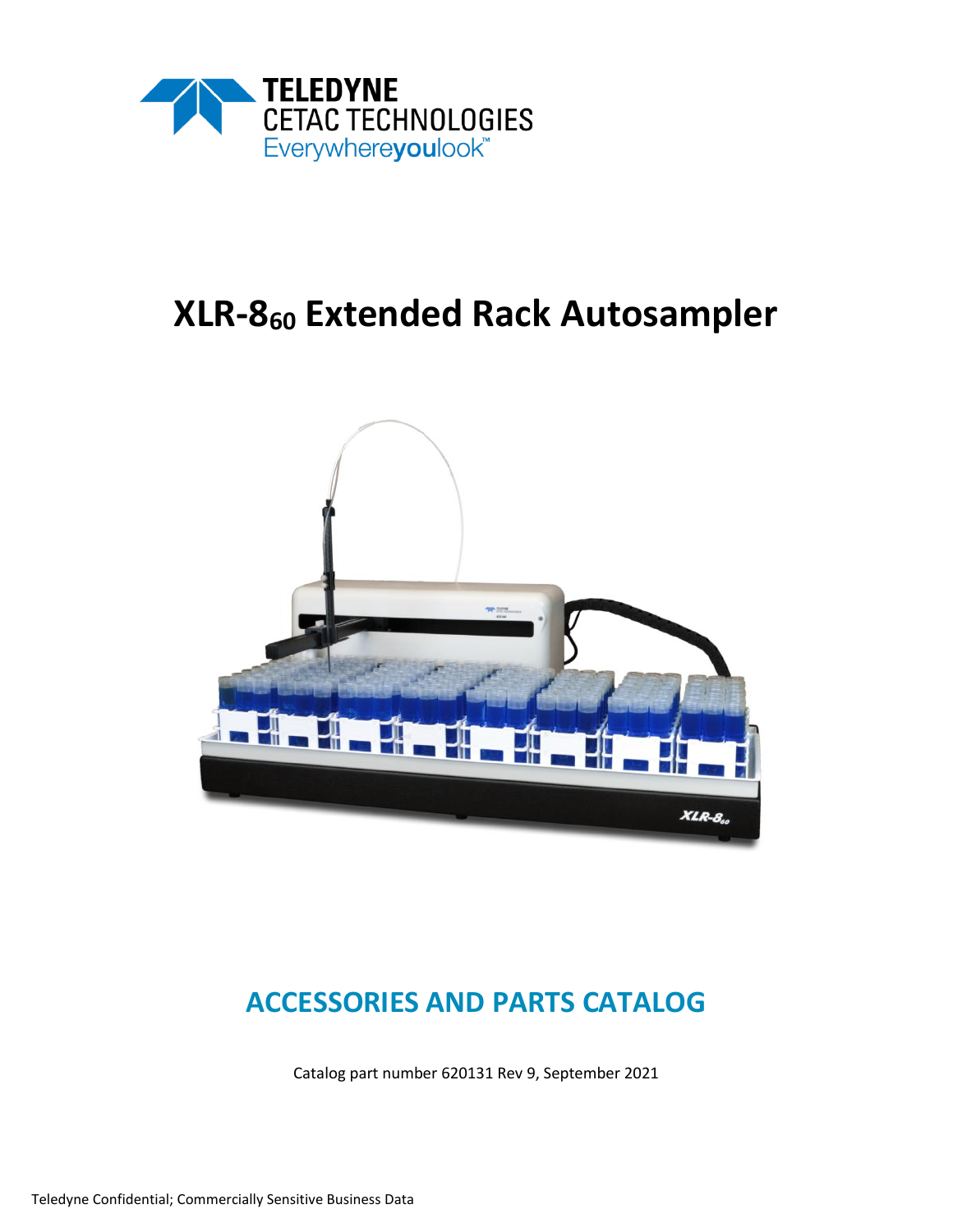# **Accessories and Supplies**



#### **Sample Probes**

| $ID$ (mm)<br><b>Band</b>                    | <b>Capillary Length</b> | <b>Part Number</b> |  |  |  |
|---------------------------------------------|-------------------------|--------------------|--|--|--|
| Includes: Probe with attached sample tubing |                         |                    |  |  |  |
| Capillary Material: PFA                     |                         |                    |  |  |  |
| Probe Material: FEP-covered carbon fiber    |                         |                    |  |  |  |
| Length: 10 inches (25.4 cm)                 |                         |                    |  |  |  |
|                                             |                         |                    |  |  |  |

| 0.3 | <b>Black</b> | 108 in (2.74 m) | SP5799C |
|-----|--------------|-----------------|---------|
| 0.5 | Blue         | 108 in (2.74 m) | SP5800C |
| 0.8 | Red          | 108 in (2.74 m) | SP5796C |
| 0.9 | Yellow       | 70 in (1.78 m)  | SP5950C |
| 1.0 | 2 Blue       | 108 in (2.74 m) | SP6013C |

#### **Drip Resistant Sample Probes**

Length: 10 inches (25.4 cm) Probe Material: Carbon fiber Capillary Material: PFA Includes: Probe with attached sample tubing

| $ID$ (mm) | <b>Band</b> | <b>Capillary Length</b> | <b>Part Number</b> |
|-----------|-------------|-------------------------|--------------------|
| 0.5       | Blue        | 108 in (2.74 m)         | <b>SP5800N</b>     |
| .08       | Red         | 108 in (2.74 m)         | SP5796N            |
| 1.0       | 2 Blue      | 108 in (2.74 m)         | SP6013N            |



**Thumbscrew and O-Ring Kit** SP5919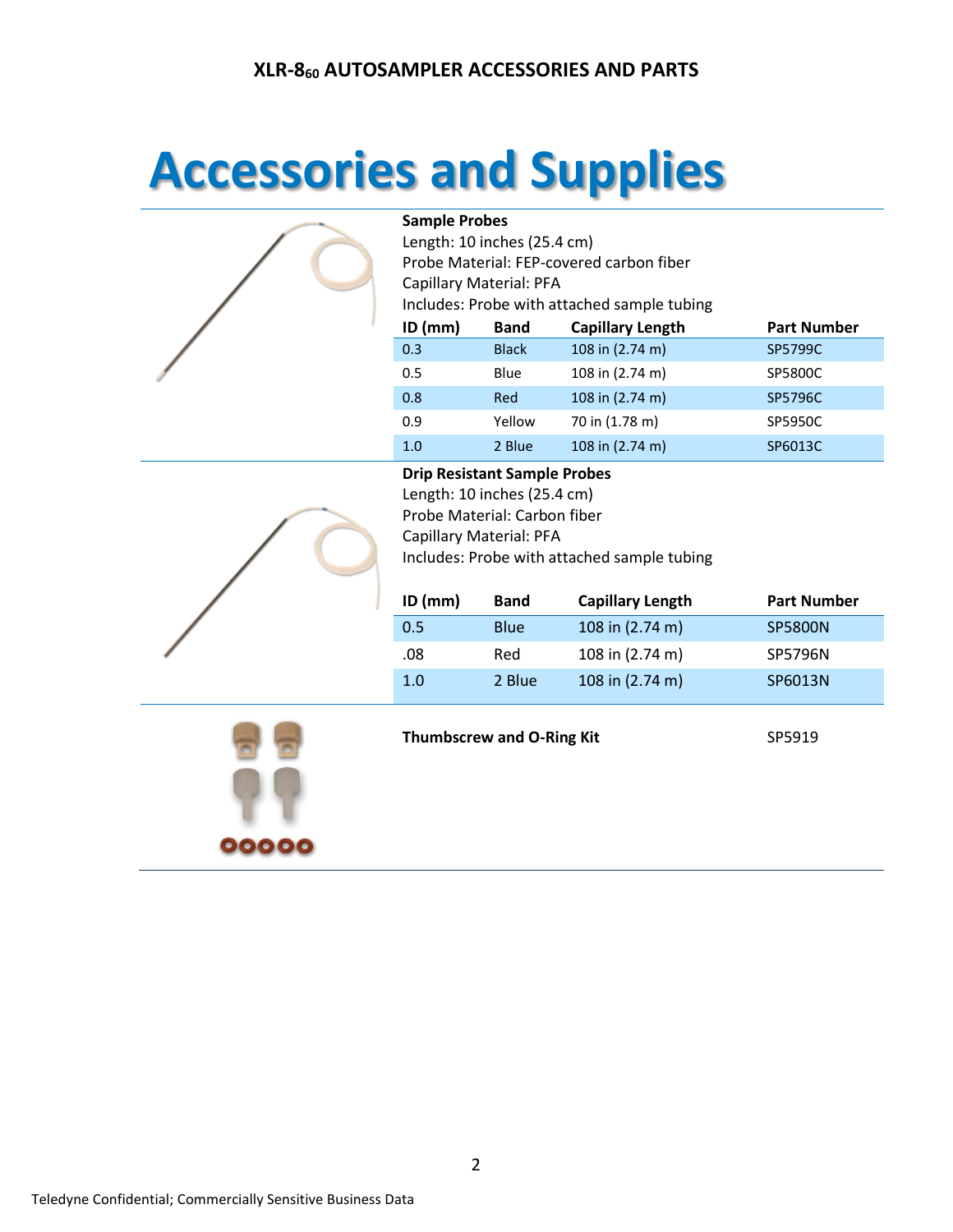| <b>Rinse/Drain Tubing Hookup Kit</b>                                                                                                                            |                    |                    |
|-----------------------------------------------------------------------------------------------------------------------------------------------------------------|--------------------|--------------------|
| Includes:<br>1/8" X 3/16" KYNAR <sup>®</sup> PVDF couplers (qty. 2)<br>22.5 in (0.6 m) of 3/16" (4.8 mm) ID tubing<br>256 in (6.5 m) of 1/8" (3.2 mm) ID tubing |                    |                    |
| <b>Material</b>                                                                                                                                                 | <b>Typical Use</b> | <b>Part Number</b> |
| Chemical Resistant Tygon <sup>®</sup> 2375                                                                                                                      | Aqueous            | SP7546             |
| Tygon <sup>®</sup> Fuel and Lubricant                                                                                                                           | Oils               | SP7551             |
| <b>Rinse Station</b>                                                                                                                                            |                    | SP7457             |
|                                                                                                                                                                 |                    |                    |

#### **2-Channel Peristaltic Pump Tubing Cartridge**

Pre-assembled, easy to install.



Tubing material is equivalent to the listed brand name, but may be produced by other manufacturers.

The interior diameter (ID) of the tubing affects flow rate. A 2 mm tube on the rinse supply channel may be used with a 3 mm tube on the drain channel to ensure that the rinse station never overflows

|  |                                                                                                                                                                                          | <b>Tubing</b> | <b>Endplate</b> | Part          |
|--|------------------------------------------------------------------------------------------------------------------------------------------------------------------------------------------|---------------|-----------------|---------------|
|  | $ID$ (mm)                                                                                                                                                                                | Color         | Color           | <b>Number</b> |
|  | Equivalent to PharMed <sup>®</sup> material. Applications: Pharmaceutical, Biological,<br>and Food and Beverage                                                                          |               |                 |               |
|  | 2,3                                                                                                                                                                                      | Tan           | Red             | SP7477        |
|  | Equivalent to Tygon® material. Applications: Laboratory Research, Food &<br>Beverage, Biological, Pharmaceutical, Medical Device, Brewery, Consumer<br>Products, Environmental, Raw Milk |               |                 |               |
|  | 2,3                                                                                                                                                                                      | Clear         | Red             | SP7480        |
|  | Equivalent to Tygon® Fuel and Lubricant material. Applications: Most fuels<br>and industrial lubricants                                                                                  |               |                 |               |
|  | 2,3                                                                                                                                                                                      | Yellow        | Red             | SP7483        |
|  | Equivalent to Viton <sup>®</sup> material. Applications: Acids, Solvents, High<br>Temperature                                                                                            |               |                 |               |
|  | 2, 3                                                                                                                                                                                     | <b>Black</b>  | Red             | SP7486        |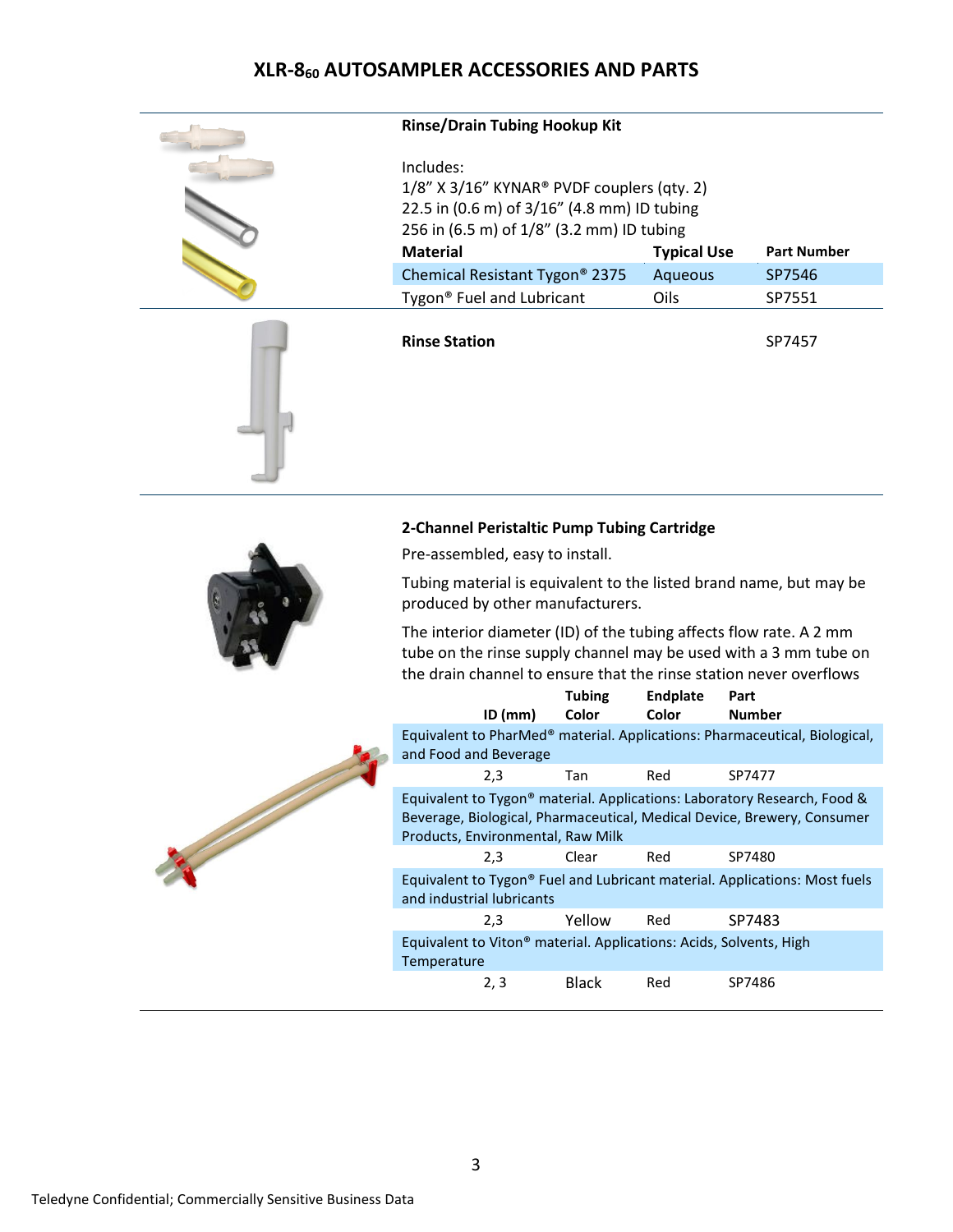#### **Single Channel Peristaltic Pump Tubing Cartridges** For use with pumps that use single channel tubing cartridges

Tubing material is equivalent to the listed brand name but may be produced by other manufacturers.

The interior diameter (ID) of the tubing affects flow rate. A 2 mm tube on the rinse supply channel may be used with a 3 mm tube on the drain channel to ensure that the rinse station never overflows

| $ID$ (mm)                                                                                                                                                                                            | <b>Tubing</b><br>Color | <b>End Plate</b><br>Color | <b>Part Number</b> |  |  |  |
|------------------------------------------------------------------------------------------------------------------------------------------------------------------------------------------------------|------------------------|---------------------------|--------------------|--|--|--|
| Equivalent to PharMed <sup>®</sup> material. Applications: Pharmaceutical,<br>Biological, and Food and Beverage                                                                                      |                        |                           |                    |  |  |  |
| 2                                                                                                                                                                                                    | Tan                    | Black                     | 32-0781-054        |  |  |  |
| 3.2                                                                                                                                                                                                  | Tan                    | White                     | 32-0782-054        |  |  |  |
| Equivalent to Viton <sup>®</sup> material. Applications: Acids, Solvents, Oils,<br><b>High Temperature</b>                                                                                           |                        |                           |                    |  |  |  |
| 2                                                                                                                                                                                                    | <b>Black</b>           | <b>Black</b>              | 32-0787-054        |  |  |  |
| 3.2                                                                                                                                                                                                  | <b>Black</b>           | White                     | 32-0788-054        |  |  |  |
| Equivalent to Tygon <sup>®</sup> material. Applications: Laboratory Research,<br>Food & Beverage, Biological, Pharmaceutical, Medical Device,<br>Brewery, Consumer Products, Environmental, Raw Milk |                        |                           |                    |  |  |  |
| 2                                                                                                                                                                                                    | Clear                  | <b>Black</b>              | 32-0783-054        |  |  |  |
| 3.2                                                                                                                                                                                                  | Clear                  | White                     | 32-0784-054        |  |  |  |
| Equivalent to Tygon® Fuel and Lubricant material. Applications:<br>Most fuels and industrial lubricants                                                                                              |                        |                           |                    |  |  |  |
| 2                                                                                                                                                                                                    | Yellow                 | Black                     | 32-0875-054        |  |  |  |
| 3.2                                                                                                                                                                                                  | Yellow                 | White                     | 32-0786-054        |  |  |  |

#### **Sample Racks**

| <b>Vials</b> | <b>Opening</b> | <b>Vial Compatibility</b> | <b>Part Number</b> |
|--------------|----------------|---------------------------|--------------------|
| 90           | 13.3 mm Round  | 8 mL round bottom         | 450362             |
|              |                | or 7 mL flat bottom       |                    |
| 90           | 13.5 mm Square | 8 mL round bottom         | 450055             |
|              |                | or 7 mL flat bottom       |                    |
| 60           | 17.0 mm Square | 14 mL or 15 mL            | 450056             |
| 40           | 20.6 mm Square | 20 mL                     | 450057             |
| 24           | 25.2 mm Square | 30 mL                     | 450058             |
| 21           | 30.5 mm Square | 50 mL                     | 450059             |

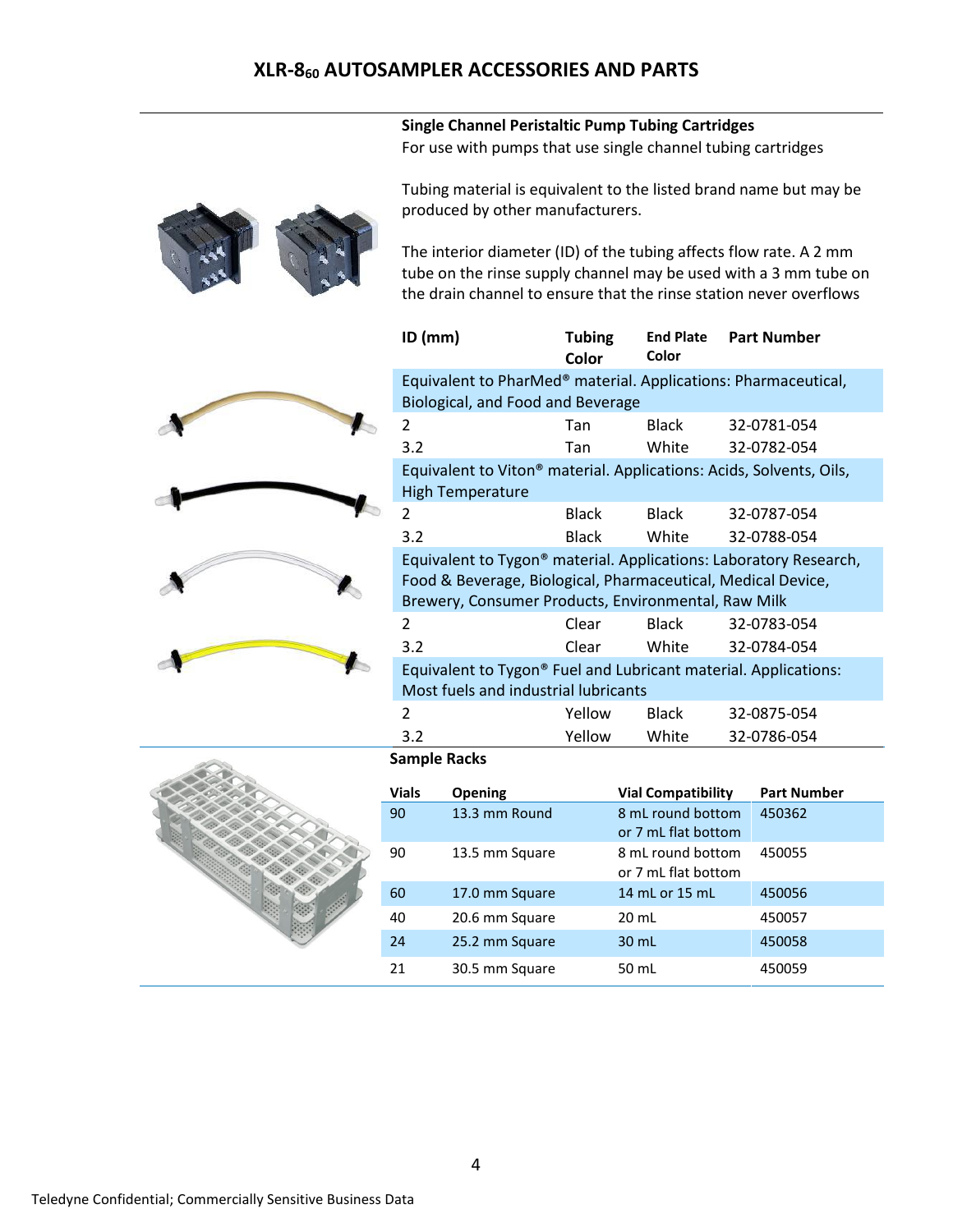#### **Standards Vials and Bottles**

Material for all vials is polypropylene

|                | Vol   | Size (mm)    | # per kit | Part Number |
|----------------|-------|--------------|-----------|-------------|
|                | 50 mL | 30mm x 115mm | 500       | SP5178C     |
| 100<br>SP5178J |       |              |           |             |

#### **Sample Vials**

Material for all vials is polypropylene

|  | Vol     | Size (mm)                                    | # per kit   | <b>Part Number</b>               |
|--|---------|----------------------------------------------|-------------|----------------------------------|
|  | 7 mL    | $13mm \times 82mm$<br>(Flat bottom with cap) | 1000<br>250 | SP5178A<br><b>SP5178E</b>        |
|  | 8 mL    | 13mm x 100mm<br>(Round bottom without cap)   | 1000<br>250 | <b>SP5178K</b><br>SP5178L        |
|  | 14 mL   | 16mm x 100mm                                 | 1000<br>250 | <b>SP5178B</b><br><b>SP5178F</b> |
|  | 15 mL   | 17mm x 100mm                                 | 1000<br>250 | SP5178M<br>SP5178N               |
|  | $20$ mL | 21.5mm x 100mm                               | 500<br>100  | SP5178G<br><b>SP51781</b>        |
|  | 30 mL   | 25mm x 95mm                                  | 500         | SP5178H                          |
|  | 50 mL   | 30mm x 115mm                                 | 500<br>100  | SP5178C<br>SP5178J               |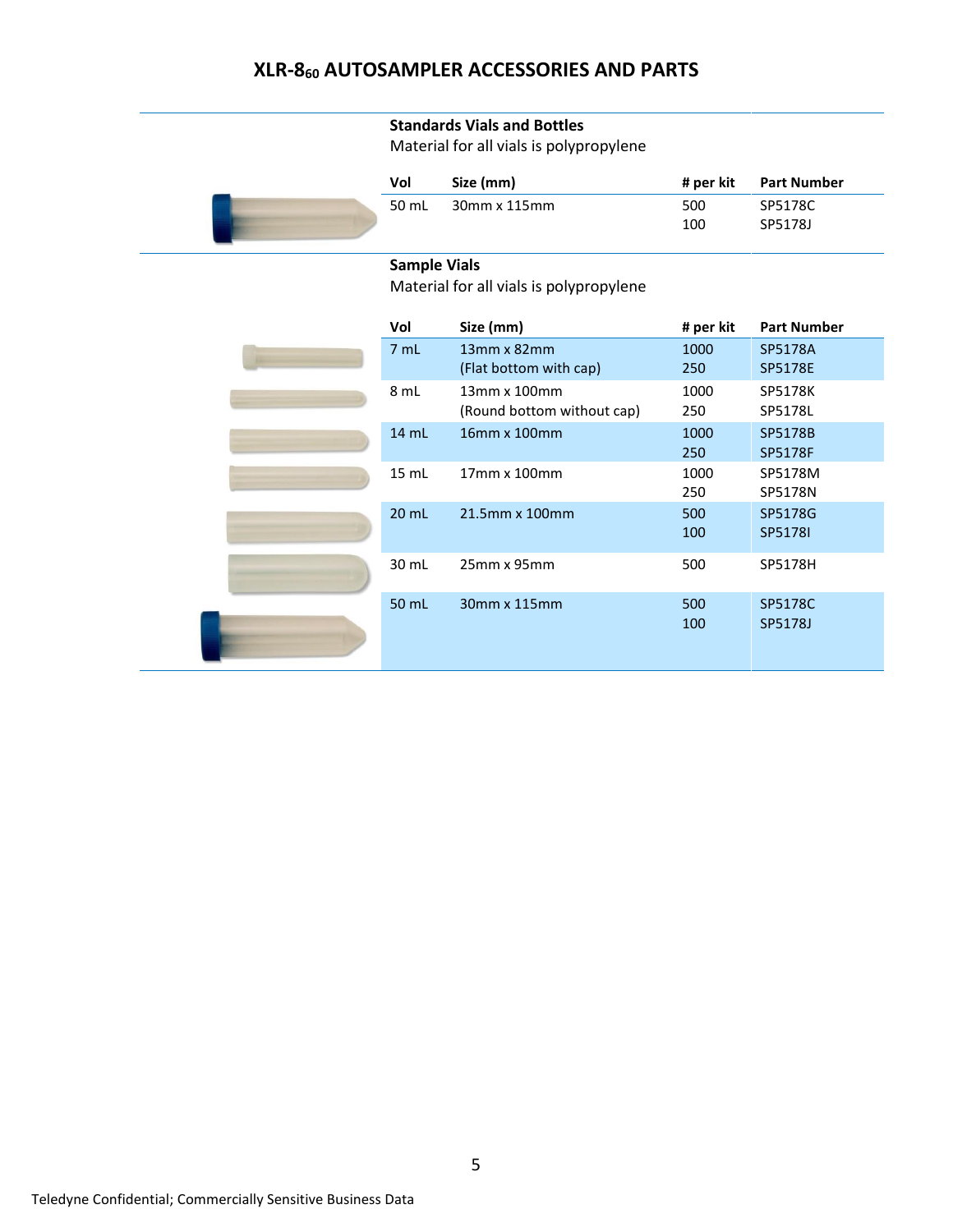| <b>Tray</b>                                    | SP7025 |
|------------------------------------------------|--------|
| Bottle - 250mL (5 per kit)                     | SP5228 |
| Waste Bottle - 1 Liter                         | SP8322 |
| Waste Bottle - 2 Liter                         | SP5510 |
| Waste Bottle - 15 Liter<br>Carboy with Handles | SP8320 |
| <b>USB Cable (3 Meters)</b>                    | SP6375 |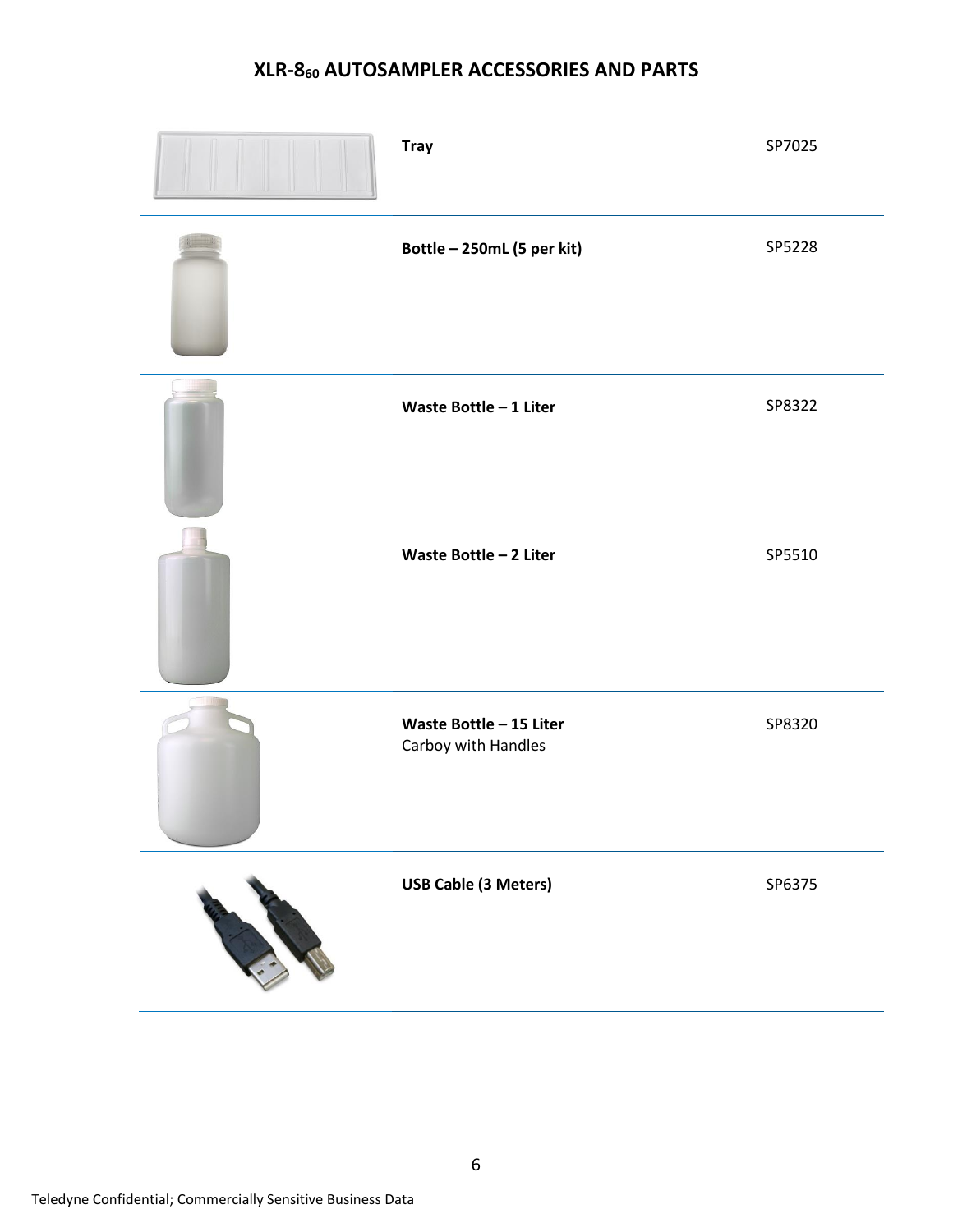

**RS-232 interface cable (3 Meters) R3-232 interface cable (5 ivieters)** SP7441<br>(Female/Female)



**RS232 interface cable (0.91 Meters)**  Female/Female

SP6980

Used to Connect the head to the base



#### **Power Cords**

| <b>Where Used</b>          | <b>Description</b>                                     | <b>Part Number</b> |
|----------------------------|--------------------------------------------------------|--------------------|
| USA, Canada, Japan, Mexico | Type B<br><b>NEMA 5-15</b><br>IEC 60906-2<br>100-127 V | SP5033             |
| Europe, Russia             | Type F<br><b>CEE 7/7</b><br>220-240 V                  | SP5004             |
| UK, Ireland                | Type G<br><b>BS 1363</b><br>220-240 V                  | SP5005             |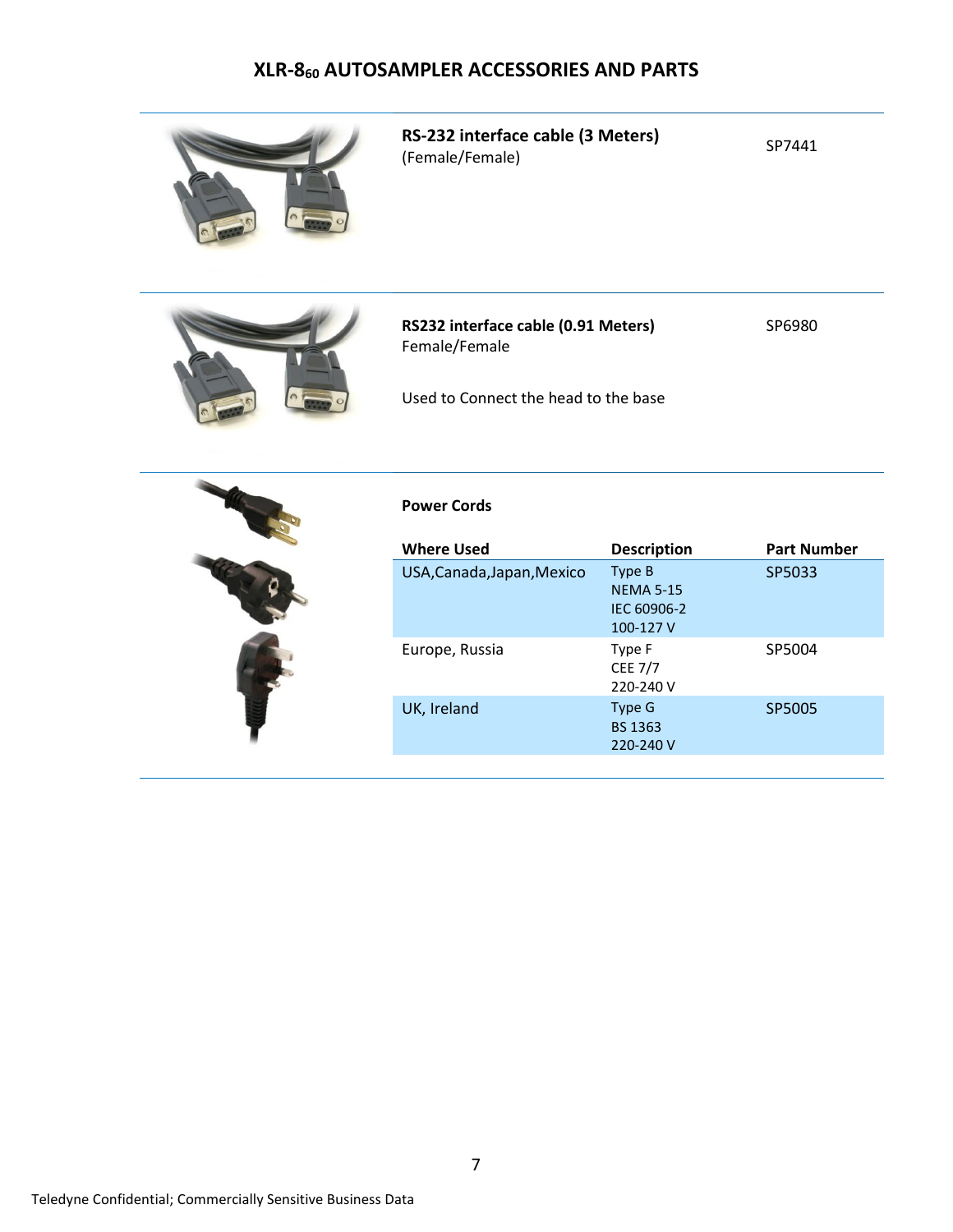# **Repair Parts—Head**

These parts are standard ASX-560 repair parts. See the *ASX-560 Service Guide* for instructions on how to install these parts.

| <b>Main Board</b>                                                                       | SP7452 |
|-----------------------------------------------------------------------------------------|--------|
| <b>Z-Axis Drive Assembly</b><br>Includes:<br>Crash block with mounting kit and adhesive | SP7437 |
| <b>Z-Axis Tubing Replacement Kit</b><br>(PEEK Anti-Kink)                                | SP7174 |
| Y-Axis Home Flag without Probe Guide<br>Used for most applications                      | SP7459 |
| Y-Axis Home Flag with Probe Guide                                                       | SP7458 |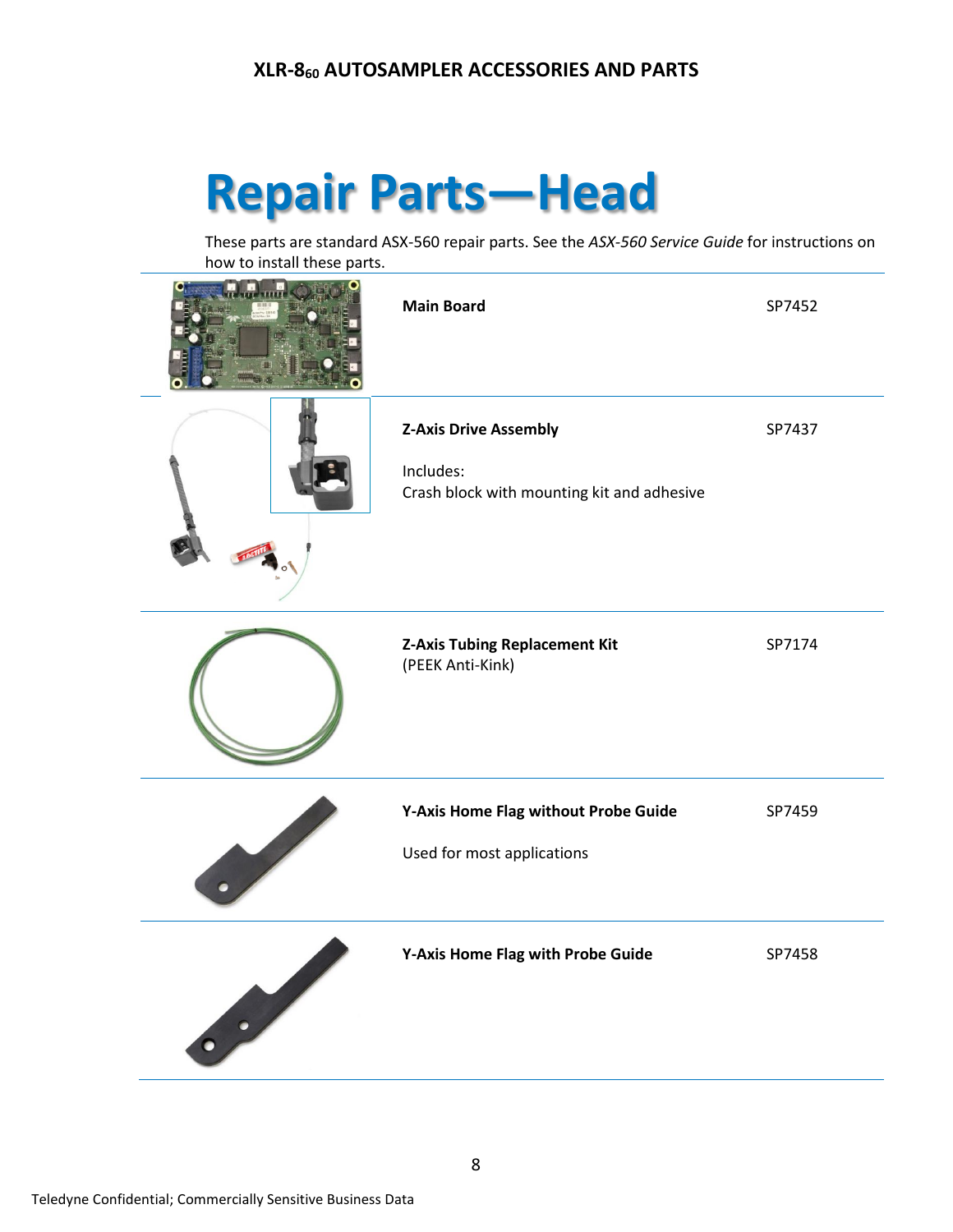| X, Y, Z, and Crash Detection Sensor                                   | 32-0967-044 |
|-----------------------------------------------------------------------|-------------|
| <b>USB Port</b>                                                       | SP7475      |
| <b>LED Assembly</b>                                                   | 471773      |
| 24-Volt Power Supply                                                  | SP6103      |
| Z-Drive Cable Attachment Kit                                          | SP7651      |
| Z-Drive Cable Attachment Kit<br>For Z-drives with molded rotor/stator | SP7662      |
| <b>Z-Axis Stepper Motor</b>                                           | SP7447      |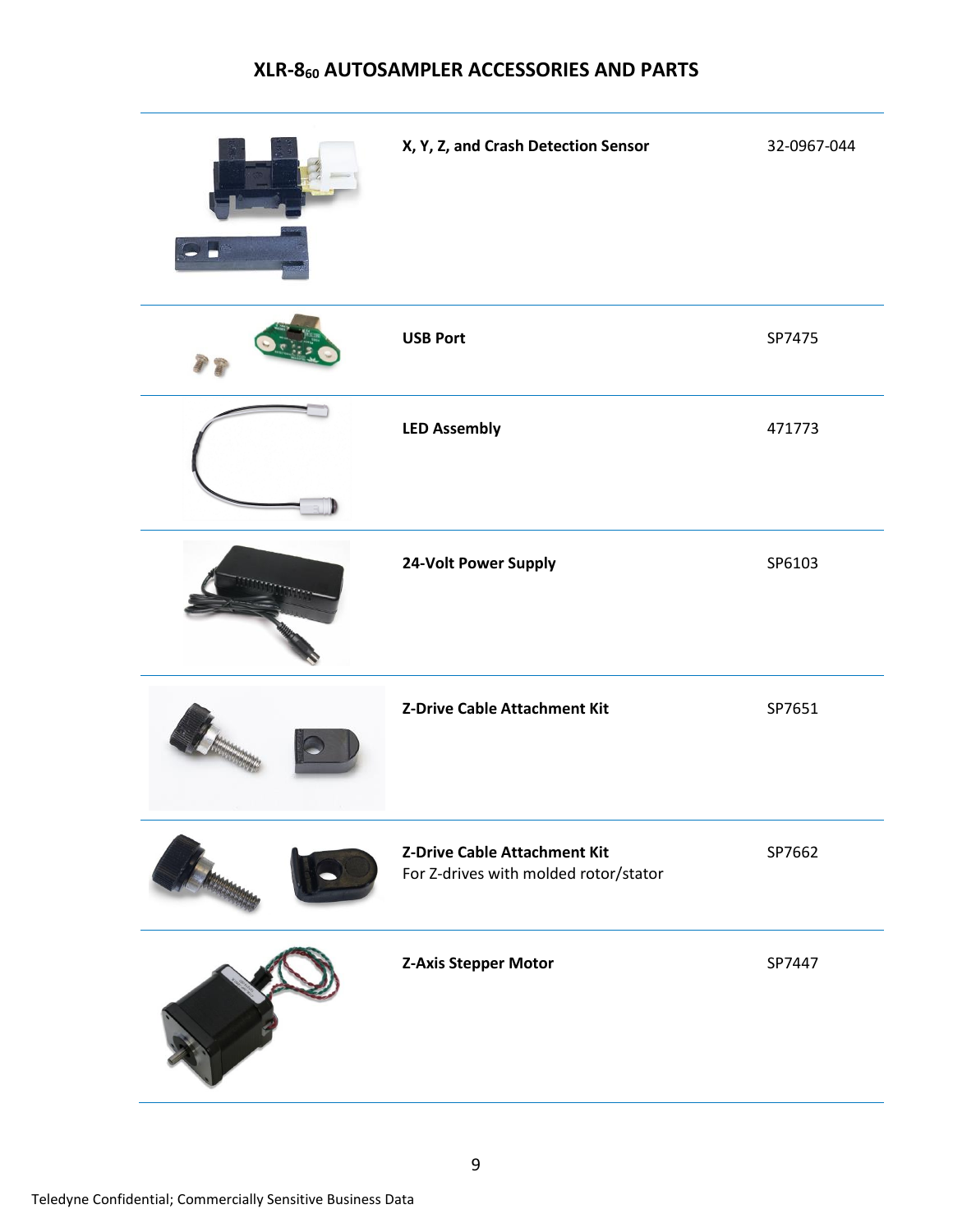|               | X-Axis Stepper Motor              | SP7445 |
|---------------|-----------------------------------|--------|
|               | <b>Y-Axis Stepper Motor</b>       | SP7446 |
|               | Y Arm Tube Assembly               | SP7488 |
|               | <b>Y-Axis Lead Screw Kit</b>      | SP7449 |
| $\circ^\circ$ | <b>X-Axis Lead Screw Kit</b>      | SP7450 |
|               | <b>X-Axis Lead Screw Bearings</b> | SP6239 |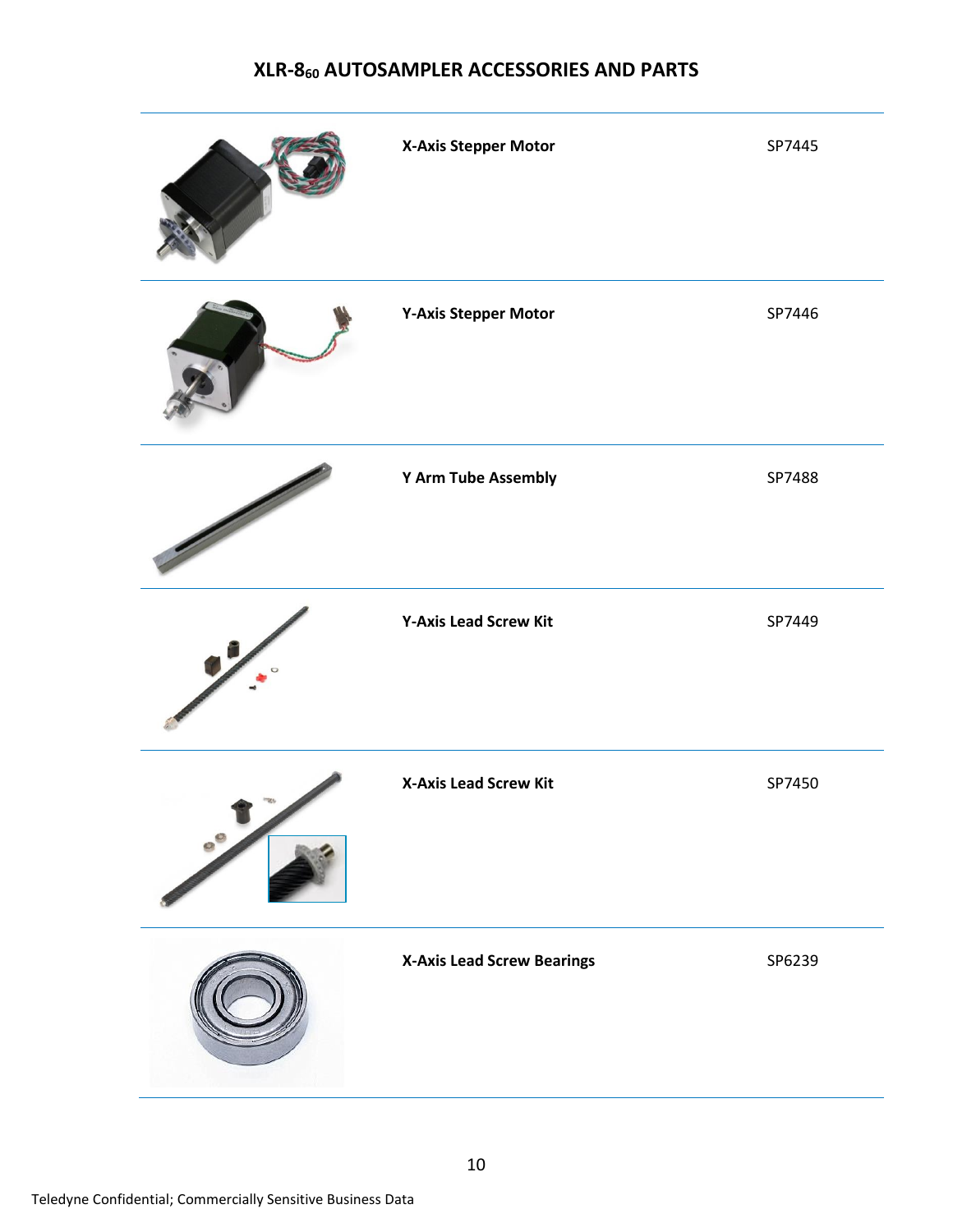| <b>Guide Shaft Kit</b>                                                                           | SP7451      |
|--------------------------------------------------------------------------------------------------|-------------|
| Bearing 1/2" ID (Set of 2)<br>Linear bearings which travel along the guide shaft                 | SP7453      |
| <b>X-Axis Drive Belt</b>                                                                         | SP5222      |
| <b>Front Cover</b><br><b>CETAC Gray Color</b>                                                    | SP7455      |
| <b>Pump Motor Kit</b><br>2 Channel<br>Uses single channel tubing cartridges<br>(one per channel) | 32-0851-044 |
| <b>Tubing Clip</b><br>Used with single channel tubing cartridges                                 | 32-0848-020 |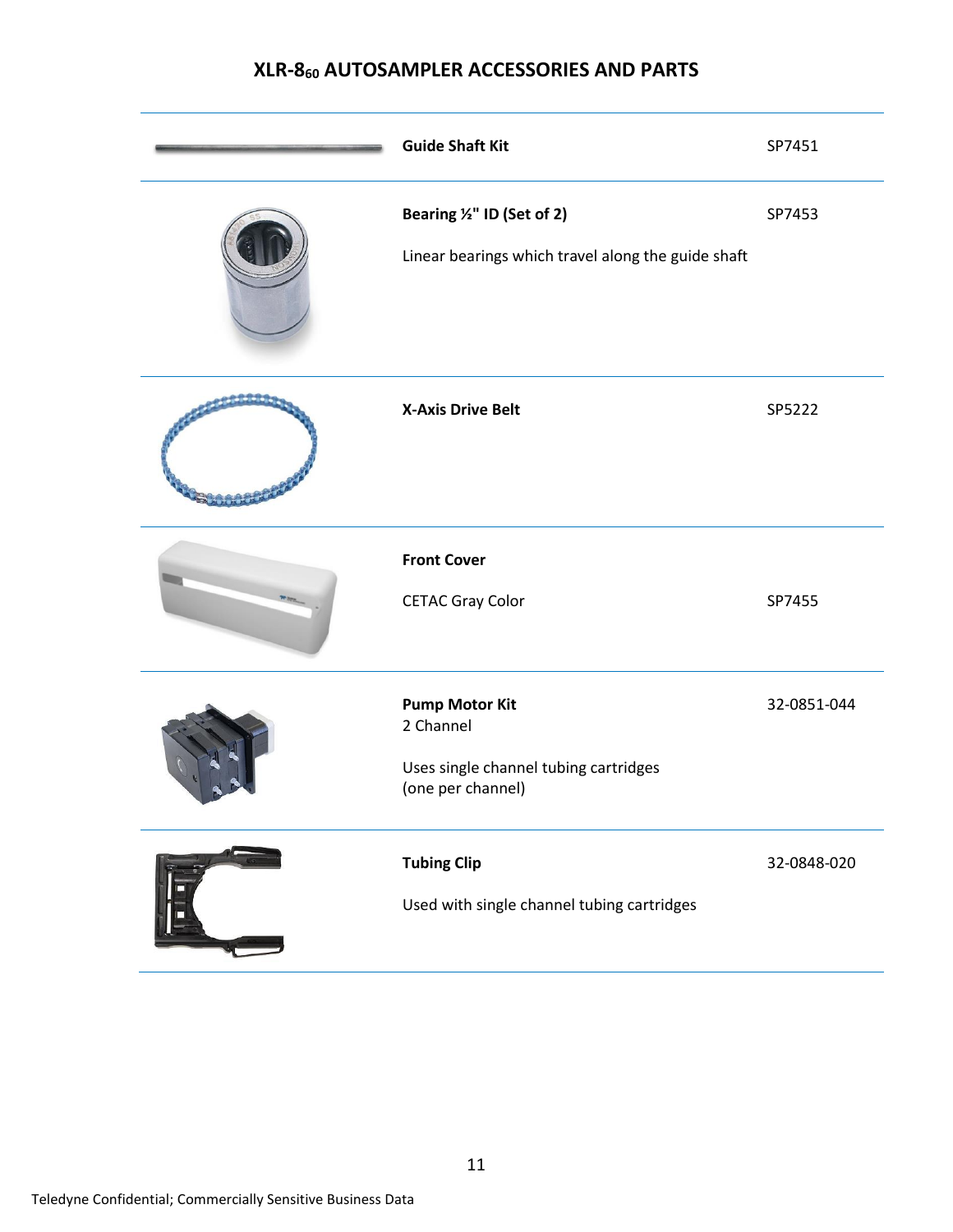# **Repair Parts— XLR-8<sup>60</sup>**

These parts are unique to the extended rack autosampler.

|                | <b>Power Cable</b><br>XLR-8 <sub>60</sub> Base (5 pins) to Autosampler Head (6<br>pins) | SP6979 |
|----------------|-----------------------------------------------------------------------------------------|--------|
|                | <b>Main Board</b><br>(for XLR-8 <sub>60</sub> Base)                                     | SP6978 |
|                | <b>Sensor wiring harness</b><br>$XLR-860$                                               | SP6989 |
|                | <b>Electrical back panel assembly</b><br>(Main Board not included)                      | SP6990 |
|                | <b>Full Drive Motion Assembly</b><br>(including motor, leadscrew, sensors)              | SP6986 |
| $\blacksquare$ | <b>External E-Chain</b><br>Includes brackets and screws                                 | SP7543 |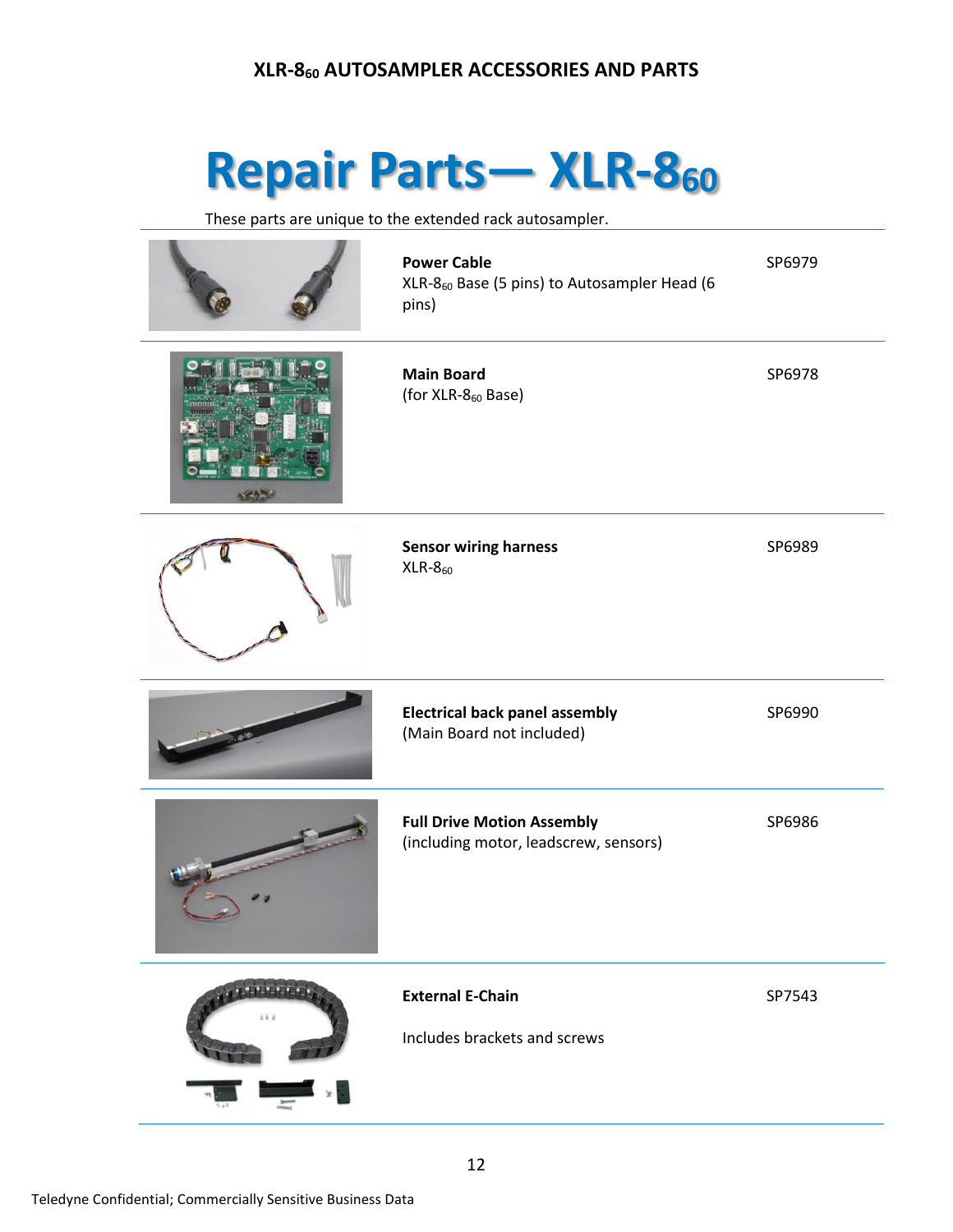|                                | Rinse Tubing Insert for XLR-860 Base                                                                                              | SP7549 |
|--------------------------------|-----------------------------------------------------------------------------------------------------------------------------------|--------|
| $\boldsymbol{u}\boldsymbol{u}$ | <b>Mounting Plate</b><br>Includes 4 screws for attaching to autosampler<br>head and 2 thumbscrews for securing to XLR-860<br>base | SP7544 |
| $\eta$                         | <b>Rinse Tubing Bracket</b><br>Includes 2 mounting screws                                                                         | SP7548 |
|                                | 10-Position Standards Rack, XLR-860<br>Includes 3 mounting screws                                                                 | SP7545 |
|                                | <b>Base Head Attachment Screws</b><br>Includes 2 hex head thumbscrews for<br>securing head to base slider                         | SP7547 |
|                                | Guide Rail Set, XLR-860                                                                                                           | SP6987 |
|                                | <b>Transport Cart Assembly, XLR-860</b>                                                                                           | SP6983 |